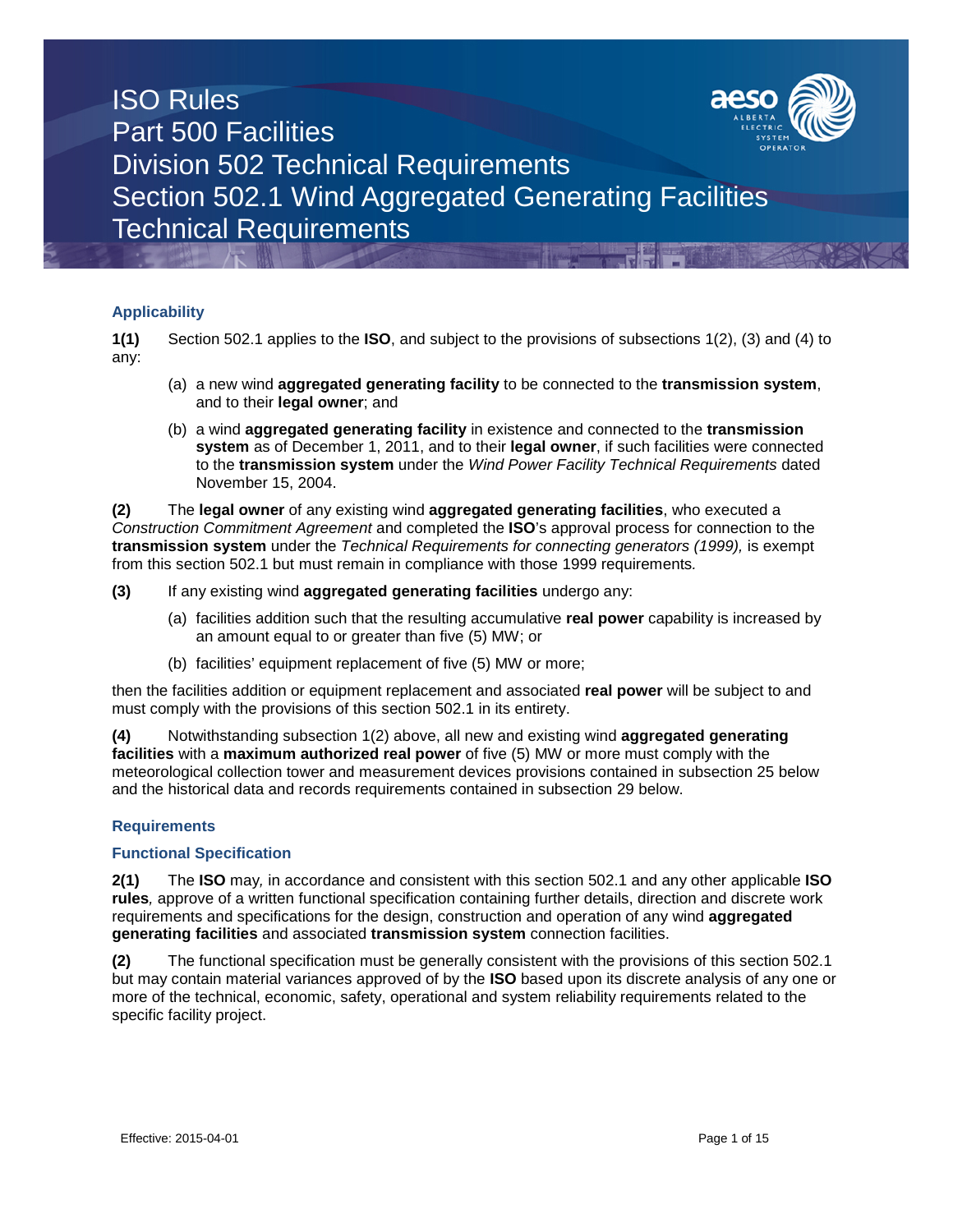

### **Successor to Prior Requirements**

**3** Subject to subsection 4(2), the provisions of this section 502.1 succeed the *Wind Power Facility Technical Requirements* dated November 15, 2004, and those requirements no longer will be in force and effect as of December 1, 2011.

### **Maximum Authorized Real Power for Wind Aggregated Generating Facilities**

**4(1)** The **legal owner** of any new wind **aggregated generating facilities** must submit to the **ISO** the **maximum authorized real power** for those wind **aggregated generating facilities,** and once the **ISO** approves the value, it will form part of the functional specification for the project.

**(2)** The **maximum authorized real power** for any existing wind **aggregated generating facilities** will be the "WPF Aggregated MW Capacity" as provided to the **ISO** under the requirements of section 5.1 set out in the *Wind Power Facility Technical Requirements* dated November 15, 2004.

**(3)** In accordance with the illustration set out in Appendix 2, the **ISO** will determine the **reactive power** capability requirements for any wind **aggregated generating facilities**, based on the **maximum authorized real power** determined under this subsection 4.

#### **Operating Voltage Requirements**

**5(1)** The **legal owner** of any wind **aggregated generating facilities** must submit to the **ISO** the value to be used for rated root mean square phase-to-phase voltage at:

- (a) the **point of connection** to the **transmission system**, based on the normal operating voltage levels at the specific location of the wind **aggregated generating facilities**; and
- (b) all **collector busses**.

**(2)** Once that value is approved by the **ISO**, it will form part of the functional specification for the project.

**(3)** The rated root mean square phase-to-phase voltage will be used in the application of this section 502.1 to determine and apply:

- (a) the voltage ride-through requirements;
- (b) voltage regulation; and
- (c) the **reactive power** capability;

of the wind **aggregated generating facilities**.

#### **Voltage Ride-Through Requirements**

**6(1)** Wind **aggregated generating facilities** with a **maximum authorized real power** amount equal to or greater than five (5) MW must meet the voltage ride-through requirements specified in this subsection 6.

**(2)** Each **legal owner** of wind **aggregated generating facilities** must ensure they are capable of continuous operation between ninety percent (90%) and one hundred and ten percent (110%) of the root mean squared rated phase-to-phase voltage at the **point of connection***.*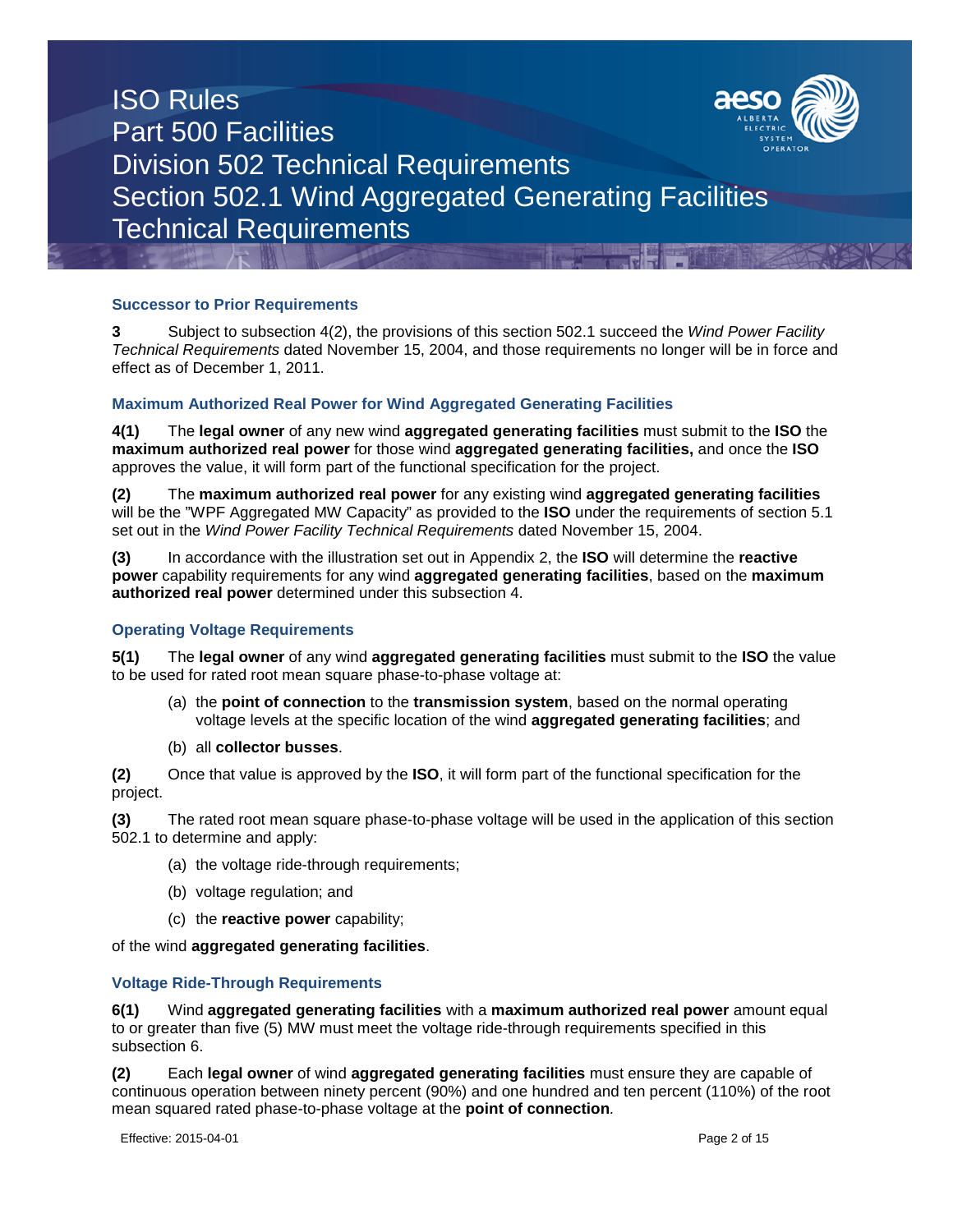

**(3)** Subject to subsection 6(4), wind **aggregated generating facilities** must not trip off-line any **wind turbine generator** that is producing **real power** due to voltage dips or post-transient voltage rises described in Appendix 1, resulting from normally cleared **transmission system** faults on any phase or combination of phases at or beyond the **point of connection**.

**(4)** Notwithstanding any other provision of this subsection 6, wind **aggregated generating facilities** are not required to ride through **transmission system** faults that:

- (a) cause an **automatic forced outage** of a radial transmission line to the wind **aggregated generating facilities**;
- (b) occur on the wind **aggregated generating facilities** side of the **point of connection**, including the lower voltage network and the substation; or
- (c) result in a transfer trip or anti-islanding protection scheme to activate at the wind **aggregated generating facilities**.

#### **Voltage Regulation**

**7(1)** The **ISO** will assess voltage regulation performance of wind **aggregated generating facilities** at the **collector busses** in accordance with this subsection 7.

**(2)** Wind **aggregated generating facilities** must be able to regulate voltage at the **voltage regulation system** point of control and as documented in the functional specification for the project, under both non-disturbance and disturbance conditions.

**(3)** Wind **aggregated generating facilities** must have a continuously variable, continuously acting, closed loop, centralized control **voltage regulation system** that measures voltage compared to a set point, and will control reactive devices including **wind turbine generators**, dynamic **reactive power**  resources, capacitor and reactor banks.

**(4)** The **voltage regulation system** must be continuously in service and controlling while the wind **aggregated generating facilities** are connected to the **transmission system** and regardless of the quantity of actual **real power** output from the wind **aggregated generating facilities**.

**(5)** The **voltage regulation system** set point must be adjustable by the **operator** of the wind **aggregated generating facilities** to a percentage between ninety five percent (95%) and one hundred and five percent (105%) of rated voltage.

**(6)** The **voltage regulation system** must operate in a voltage set point control mode to the exclusion of any other modes.

**(7)** The **voltage regulation system** must measure voltage that represents the overall voltage response of the wind **aggregated generating facilities**.

**(8)** The **voltage regulating system** must be capable of:

- (a) adjustable gain, or reactive droop compensation adjustable from zero to ten percent (0 to 10%); and
- (b) reactive current compensation to compensate for any step-up transformers connected to the **transmission system**.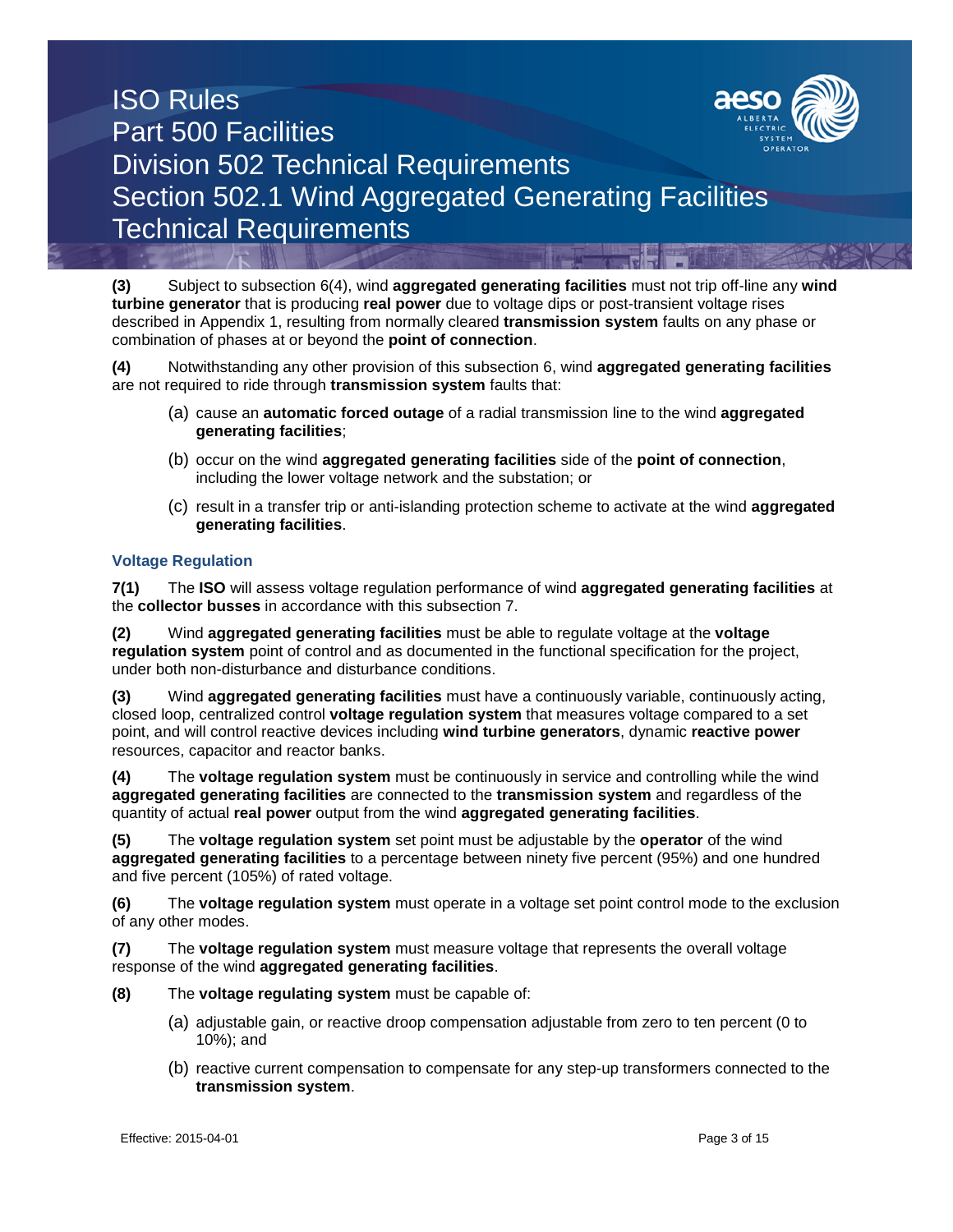

**(9)** The combined settings of the **voltage regulation system** must be able to achieve a steady state voltage regulation of plus or minus zero point five percent (+/- 0.5%) of the voltage controlled by the **voltage regulation system**.

**(10)** The **ISO** will specify whether the reactive current compensation in the **voltage regulation system** must be implemented, which will form part of the functional specification for the project.

**(11)** The **ISO** may, upon no less than ninety (90) **days**' notice in writing to the **legal owner** of any commissioned wind **aggregated generating facilities**, require a change to the setting of the reactive droop compensation gain or the reactive current compensation settings for those commissioned wind **aggregated generating facilities**.

**(12)** The **voltage regulation system** must be calibrated such that a change in **reactive power** will achieve ninety five percent (95%) of its final value, no sooner than zero point one (0.1) seconds and no later than one (1) second following a step change in voltage.

**(13)** When the **voltage regulation system** requires the switching of a shunt reactive device, the switching operation must be delayed by ten (10) seconds.

### **External Voltage Regulation**

**8** No wind **aggregated generating facilities** may use or rely upon any **voltage regulation system** or **reactive power** resources that are external to the wind **aggregated generating facilities** without the approval of the **ISO**, which approval will form part of the functional specification for the project.

#### **Wind Aggregated Generating Facilities Reactive Power Capability**

**9(1)** Dynamic and non-dynamic **reactive power** requirements must be based on the rated voltage at the **collector busses**.

**(2)** As illustrated in Appendix 2, the minimum continuous **reactive power** capability of any wind **aggregated generating facilities** to supply **reactive power** must meet or exceed plus zero point nine (+0.9) **power factor**, based on the **gross real power** up to and including the **maximum authorized real power** of the wind **aggregated generating facilities**.

**(3)** As illustrated in Appendix 2, the minimum continuous **reactive power** capability of any wind **aggregated generating facilities** to absorb **reactive power** must meet or exceed minus zero point nine five (-0.95) power factor, based on the **gross real power** up to and including the **maximum authorized real power** of the wind **aggregated generating facilities**.

**(4)** Continuous **reactive power** capability referred to in subsections 10 and 11 may be aggregated to meet the requirements set out in subsections 9(2) and (3).

**(5)** All **reactive power** resources used to vary the **reactive power** output of the wind **aggregated generating facilities** within the requirements set out in subsections 9(2) and (3) must be under control of the **voltage regulation system**.

**(6)** The **operator** must not intentionally, and the control systems of wind **aggregated generating facilities** must not be designed to, reduce the **reactive power** capability from the dynamic reactive devices described in subsection 10, or the non-dynamic reactive resources described in subsection 11.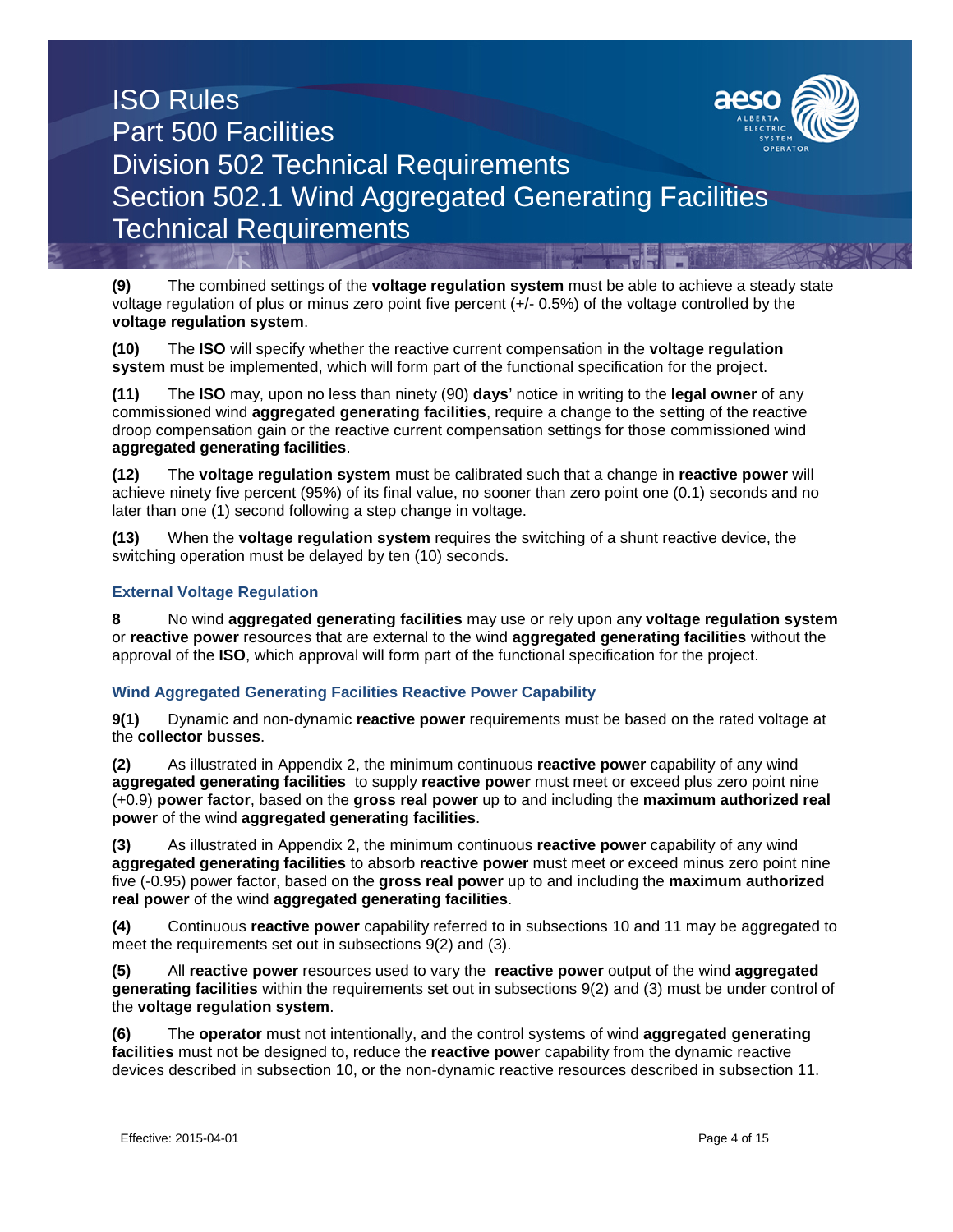

### **Dynamic Reactive Power Capability**

**10(1)** As illustrated in Appendix 2, the minimum dynamic **reactive power** capability of any wind **aggregated generating facilities** must meet or exceed plus zero point nine five (+0.95) **power factor** based on the **gross real power** up to and including the **maximum authorized real power** of the wind **aggregated generating facilities**.

**(2)** As illustrated in Appendix 2, the minimum dynamic **reactive power** capability of any wind **aggregated generating facilities** must meet or exceed minus zero point nine eight five (-0.985) **power factor** based on the **gross real power** up to and including the **maximum authorized real power** of the wind **aggregated generating facilities**.

**(3)** Wind **aggregated generating facilities** must have **reactive power** resources that are continuously acting and continuously variable under control of the **voltage regulation system**, and be able to respond to **transmission system** voltage fluctuations.

**(4)** For the purposes of subsections 10(1) and (2), a short term **reactive power** capability for a period of up to one (1) second will be deemed to meet the dynamic **reactive power** capability set out in those subsections.

**(5)** The short term **reactive power** capability referred to in subsection 10 (4) does not qualify for continuous **reactive power** described in subsection 9.

### **Non-Dynamic Reactive Power Capability**

**11(1)** For any wind **aggregated generating facilities**, the MVAr size of the individual shunt **reactive power** resources under control of the **voltage regulation system** must not be larger than the total range of the continuous capability of dynamic **reactive power** set forth in subsection 10.

**(2)** Any shunt **reactive power** resources installed in any wind **aggregated generating facilities** must be capable of being switched on no later than five (5) minutes after having been switched off.

#### **Operator Availability**

**12** The **legal owner** of any wind **aggregated generating facilities** must have a designated and qualified **operator** available twenty four (24) hours a **day** every **day** for contact and communication with the **ISO**, in accordance with **ISO rules** and other communication policies and protocols.

#### **WECC Stability Control Requirements**

**13** After December 1, 2011, if any **WECC** standards or policies specify the use of a power system stabilizer for wind **aggregated generating facilities** using a synchronous **wind turbine generator**, then based on those standards or policies the **ISO**, by written notice, to the **legal owner** may require the wind **aggregated generating facilities** to use such a power system stabilizer.

#### **Transmission System Step-Up Transformer**

**14(1)** The voltage ratio, tap changer type, range and step size specifications for any transmission stepup transformer of any wind **aggregated generating facilities** must be such that the **reactive power** requirements specified in subsection 9 are fully available throughout the operating voltage range documented in the functional specification for the project.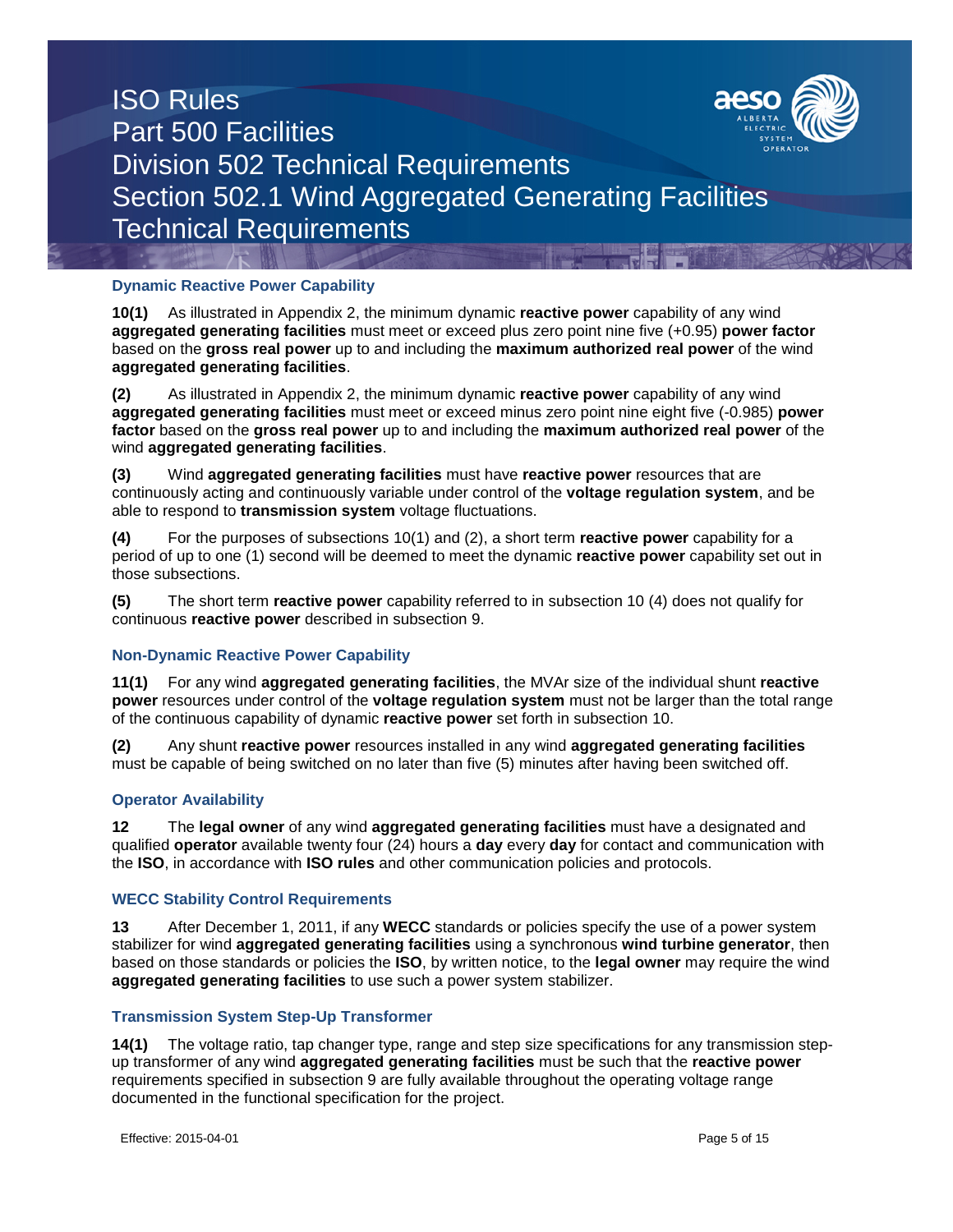

**(2)** The connection of the **wind turbine generator** step-up transformer, **transmission system** stepup transformer or any combination of the two (2) transformers for any wind **aggregated generating facilities** must be designed to provide:

- (a) a favorable circuit to block the transmission of harmonic currents; and
- (b) isolation of **transmission system** and **wind turbine generator** side ground fault current contributions.

**(3)** The wind **aggregated generating facilities** must utilize an effectively grounded wye connection on the high side of the **transmission system** step up transformer.

#### **Off Nominal Frequency Requirements**

**15(1)** For wind **aggregated generating facilities** that have a requirement to protect equipment for offnominal frequency operation, the **legal owner** must install protective relays so as to accommodate operation for the specified time frames shown in the Table set out in Appendix 3.

- **(2)** The trip setting of the protective relays must either:
	- (a) be set to the requirements set out in Appendix 3 with respect to the frequency versus time setting; or
	- (b) automatically trip load to match the anticipated generation loss and at comparable frequency levels.
- **(3)** Any frequency relays installed to protect equipment for off-nominal frequency operation must:
	- (a) be solid state or microprocessor based;
	- (b) use a definite time characteristic; and
	- (c) not be disabled for **transmission system** voltages that are below eighty percent (80%) of the rated voltage without the approval of the **ISO**, which approval will form part of the functional specification for the project.

#### **Over Frequency Control System Requirements**

**16(1)** Any wind **aggregated generating facilities** must have an over frequency control system that continuously monitors the frequency of the **transmission system** at a sample rate of at least thirty (30) per second and a resolution of at least zero point zero zero four (0.004) Hertz, and the over frequency control system must automatically control the **gross real power** output of the wind **aggregated generating facilities** at all times.

**(2)** The over frequency control system may have an intentional deadband of up to zero point zero three six (0.036) Hertz.

**(3)** The over frequency control system must be designed and calibrated to reduce the **gross real power** output at the **collector bus** based on the capability of all on-line **wind turbine generators** producing **real power** during an over frequency excursion, and such reductions must be:

(a) proportional to the frequency increase by a factor of thirty three percent (33%) per Hertz of the **gross real power** output;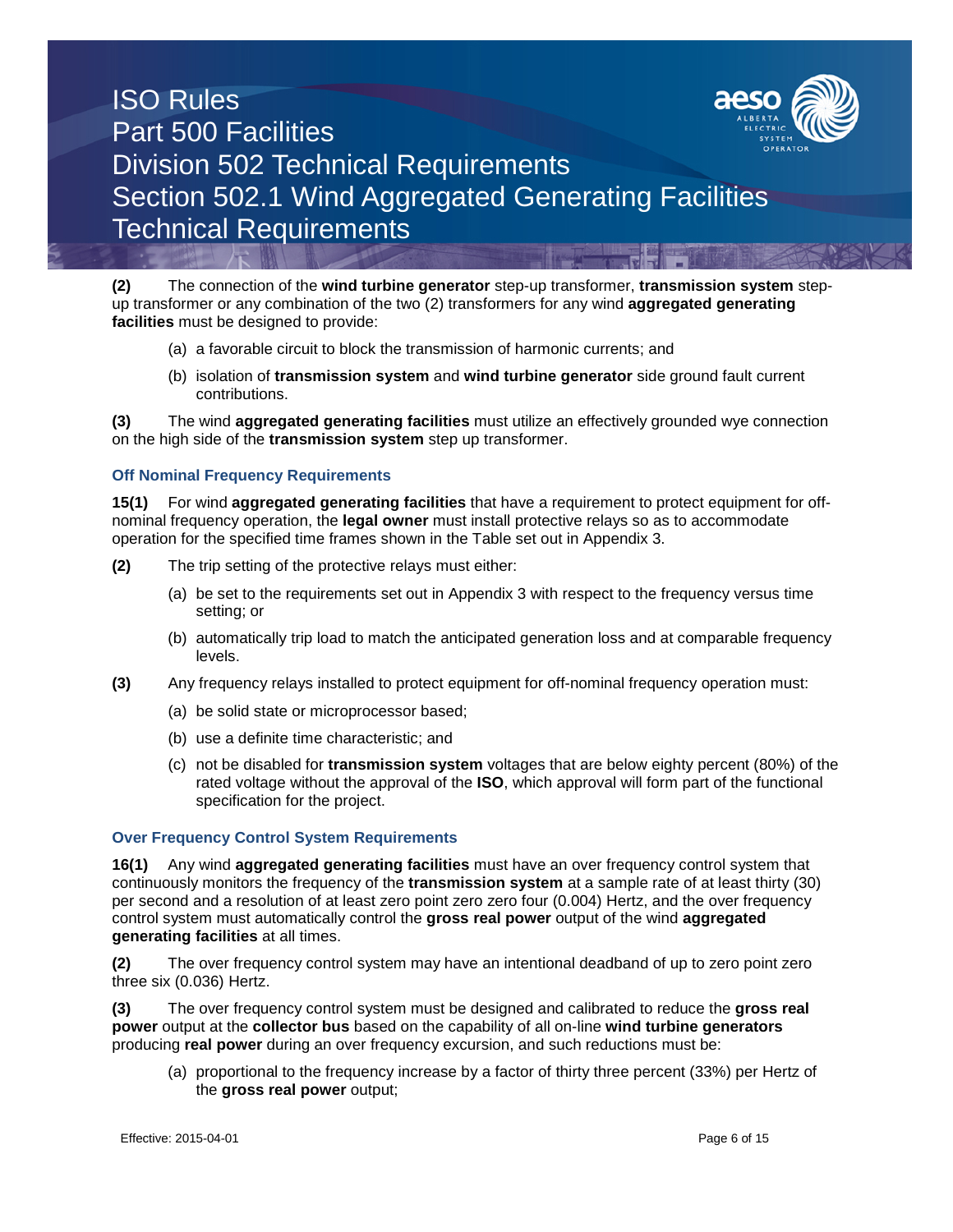

(b) at a rate of five percent (5%) of the **gross real power** output per second; and

(c) with no intentional time delay added to the control system.

**(4)** In accordance with subsection 15, for **transmission system** over frequency events greater than sixty-one point seven (61.7) Hertz, wind **aggregated generating facilities** may trip due to the over frequency, but if the wind **aggregated generating facilities** remain connected to the **transmission system** then the over frequency control system must continue to ramp down the **gross real power** output in accordance with the requirements of this subsection 16.

**(5)** The over frequency control system requirements of this subsection 16 must have control priority over the power limiting control function and must reduce the **gross real power** output for an over frequency condition even when the requirements of subsection 18 are in effect.

### **Wind Aggregated Generating Facilities Disconnection**

**17(1)** Wind **aggregated generating facilities** must have systems, controls and related procedures to electrically disconnect the wind **aggregated generating facilities** from the **transmission system** either at:

- (a) the **point of connection**; or
- (b) the **collector bus** feeder breakers; or

both of them as documented in the functional specification, after consultation among the **ISO**, the **legal owner** of the wind **aggregated generating facilities** and the **legal owner** of the applicable **transmission facility**.

**(2)** Wind **aggregated generating facilities** connecting to a **transmission facility** must provide the functionality and remote control capabilities to enable the **operator** of the **transmission facility** to open or trip any connecting breaker either at the **point of connection** or any **collector bus** feeder breakers, as applicable.

**(3)** Once a connecting breaker or feeder breaker of any wind **aggregated generating facilities** has been opened or tripped, then the **operator** may only electrically reconnect to the **transmission facility** after receiving approval from the **ISO**.

#### **Wind Aggregated Generating Facilities Real Power and Ramp Rate Limitations**

**18(1)** Wind **aggregated generating facilities** must have the control capability to limit the **real power** output at the **point of connection** in accordance with any limits or instructions contained in any **directive,** and in any event the **real power** output must not exceed the tolerances described in this subsection 18.

**(2)** The **real power** control limit referred to in subsection 18(1) must be adjustable from the minimum operating output to the **maximum authorized real power**, at an average resolution of one (1) MW.

**(3)** When a **real power** control limit is in effect in accordance with a **directive** and wind speed conditions at the wind **aggregated generating facilities** are increasing, then subject to subsection 18(4), the **real power** limiting controls of the wind **aggregated generating facilities** must be capable of keeping the one (1) minute average **real power** output from exceeding the wind **aggregated generating facilities** limit specified in the **directive** by two percent (2%) of the **maximum authorized real power**.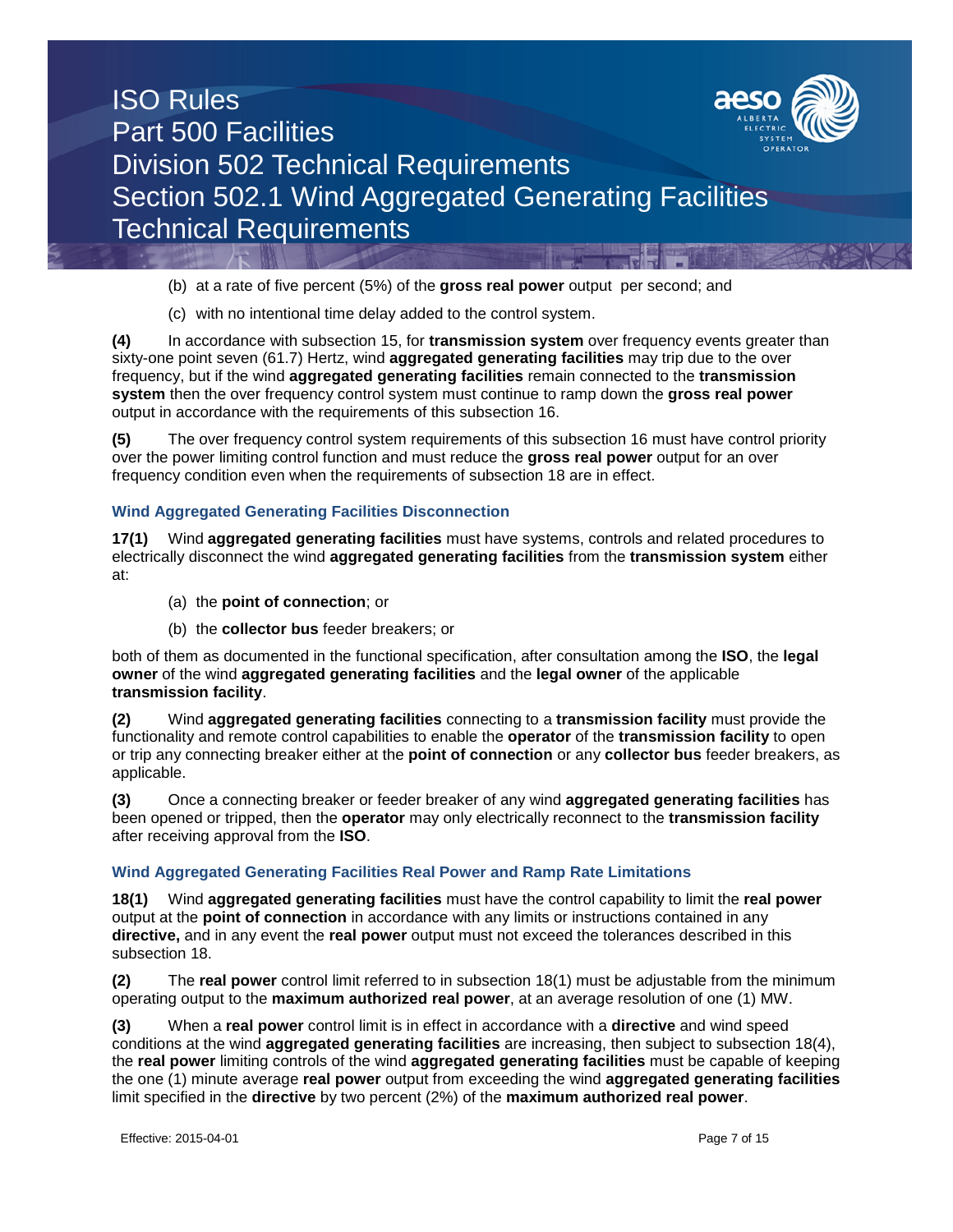

**(4)** If a wind gust results in the **real power** control limit set out in the **directive** being instantaneously exceeded, then the wind **aggregated generating facilities** will remain in compliance if the **real power** output at the **point of connection** does not exceed the **real power** control limit by more than five percent (5%) of the **maximum authorized real power**.

**(5)** Wind **aggregated generating facilities** must be equipped with **ramp rate** limiting controls.

**(6)** The **ramp rate** limiting controls must be capable of limiting the ramp up of the **real power** of the wind **aggregated generating facilities**, and must be adjustable such that the **ramp rate** does not exceed, in MW per minute, a range equal to five percent (5%) of the **maximum authorized real power** to twenty percent (20%) of the **maximum authorized real power**.

**(7)** The default setting for the **ramp rate** limiting controls must be set at ten percent (10%), unless otherwise approved by the **ISO**, which approval will form part of the functional specification for the project.

**(8)** Any difference in the **real power** at the **point of connection** and any **collector busses** must be compensated for in the **real power** limiting and **ramp rate** limiting controls.

### **Wind Aggregated Generating Facilities Power Quality**

**19(1)** Wind **aggregated generating facilities** must be designed and operated to meet or exceed the minimum power quality standards set out in this subsection 19.

**(2)** With regard to voltage flicker as measured at the **point of connection**, the **legal owner** of any wind **aggregated generating facilities** must comply with the specifications set out in the version of the *International Electrotechnical Commission 61000-3-*7*, Electromagnetic compatibility (EMC) – Part 3-7: Limits - Assessment of emission limits for the connection of fluctuating installations to MV, HV and EHV power systems* that is in effect as of the date of the first **ISO** approved revision of the functional specification for the project.

**(3)** Upon request from the **legal owner** of any new wind **aggregated generating facilities**, the **ISO** must provide a written description of the specific harmonic-impedance envelope at a proposed **point of connection** for those wind **aggregated generating facilities**.

**(4)** With regard to harmonics as measured at the **point of connection**, the **legal owner** of any wind **aggregated generating facilities** must comply with the version of the *IEEE Standard 519, Recommended Practices and Requirements for Harmonic Control in Electrical Power Systems – Section 11* that is in effect as of the date of the first **ISO** approved revision of the functional specification for the project*.*

**(5)** Any wind **aggregated generating facilities** must include systems and components designed to avoid introducing resonance into the **transmission system**, with such design specifications to apply to self-excitation of induction machines, transformer ferroresonance, resonant effects of capacitor additions and the capacitance of collector cables.

**(6)** Wind **aggregated generating facilities** must not cause any voltage unbalance on the **transmission system**, as measured at the **point of connection**, in excess of the value specified by the **ISO**, which will form part of the functional specification for the project.

### **Grounding**

**20** Any wind **aggregated generating facilities** must be designed and constructed to take in to

Effective: 2015-04-01 **Page 8 of 15**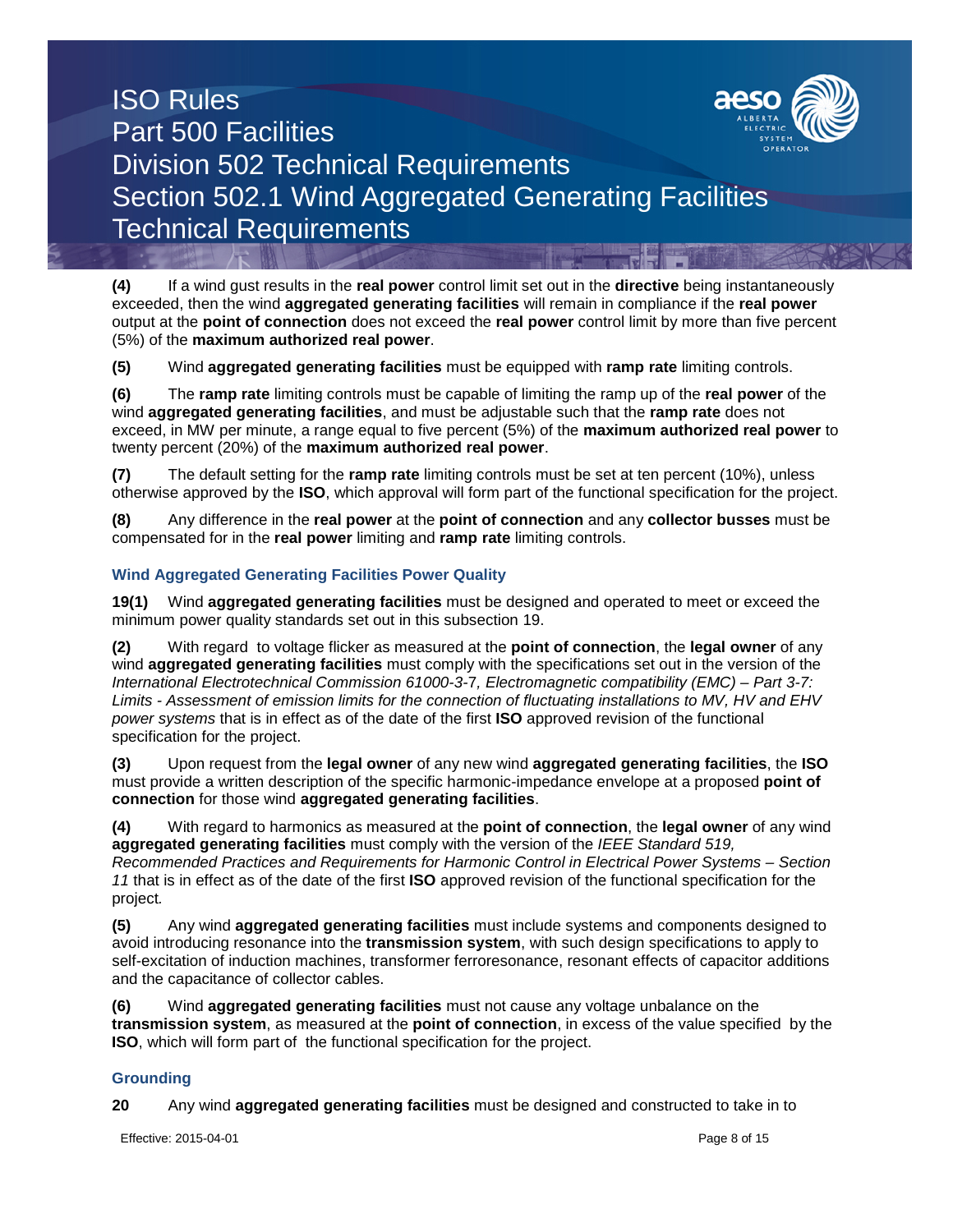

account that the **transmission system** operates as an effectively grounded system.

### **Lightning Surge Protection**

**21** The lightning surge protection for any substation facilities associated with any wind **aggregated generating facilities** must be designed to take into account the average isokeraunic level for the site location of the wind **aggregated generating facilities**, and to be compatible with the connecting **transmission facility** to ensure coordination of insulation levels.

### **Fault Interrupting Devices**

**22(1)** Any wind **aggregated generating facilities** must be designed to:

- (a) account for the fault contributions from both the **transmission system** and the wind **aggregated generating facilities**; and
- (b) have fault interrupting and momentary withstand ratings that are adequate to meet the maximum expected fault levels, with a margin for future anticipated fault levels as approved by the **ISO** which approval will form part of the functional specification for the project.

**(2)** The wind **aggregated generating facilities** must not use high voltage fuses at sixty (60) kilovolts or higher.

#### **Isolating Devices**

**23(1)** Any wind **aggregated generating facilities** must be designed with manually operable isolation switches at all points of isolation as documented in the functional specification, after consultation among the **ISO**, the **legal owner** of the wind **aggregated generating facilities** and the **legal owner** of the applicable **transmission facility**.

**(2)** The isolation switches must permit visual verification of electrical isolation and have the capability of being locked open with multiple locks.

#### **Supervisory Control and Data Acquisition Additional Requirements**

**24** Deleted – see Revision History.

#### **Meteorological Collection Tower and Measurement Devices and Availability Requirements**

**25(1)** Any wind **aggregated generating facilities** must have a meteorological collection tower and related devices installed in accordance with the provisions of this subsection 25.

**(2)** The tower must be equipped with two (2) sets of weather measurement devices in accordance with the following:

- (a) for any new wind **aggregated generating facilities**:
	- (i) one device must take measurements at the **wind turbine generator** hub height; and
	- (ii) the second device must take measurements at a height that the **ISO** specifies in the functional specification; and
- (b) for any existing wind **aggregated generating facilities**, the measurements must be taken at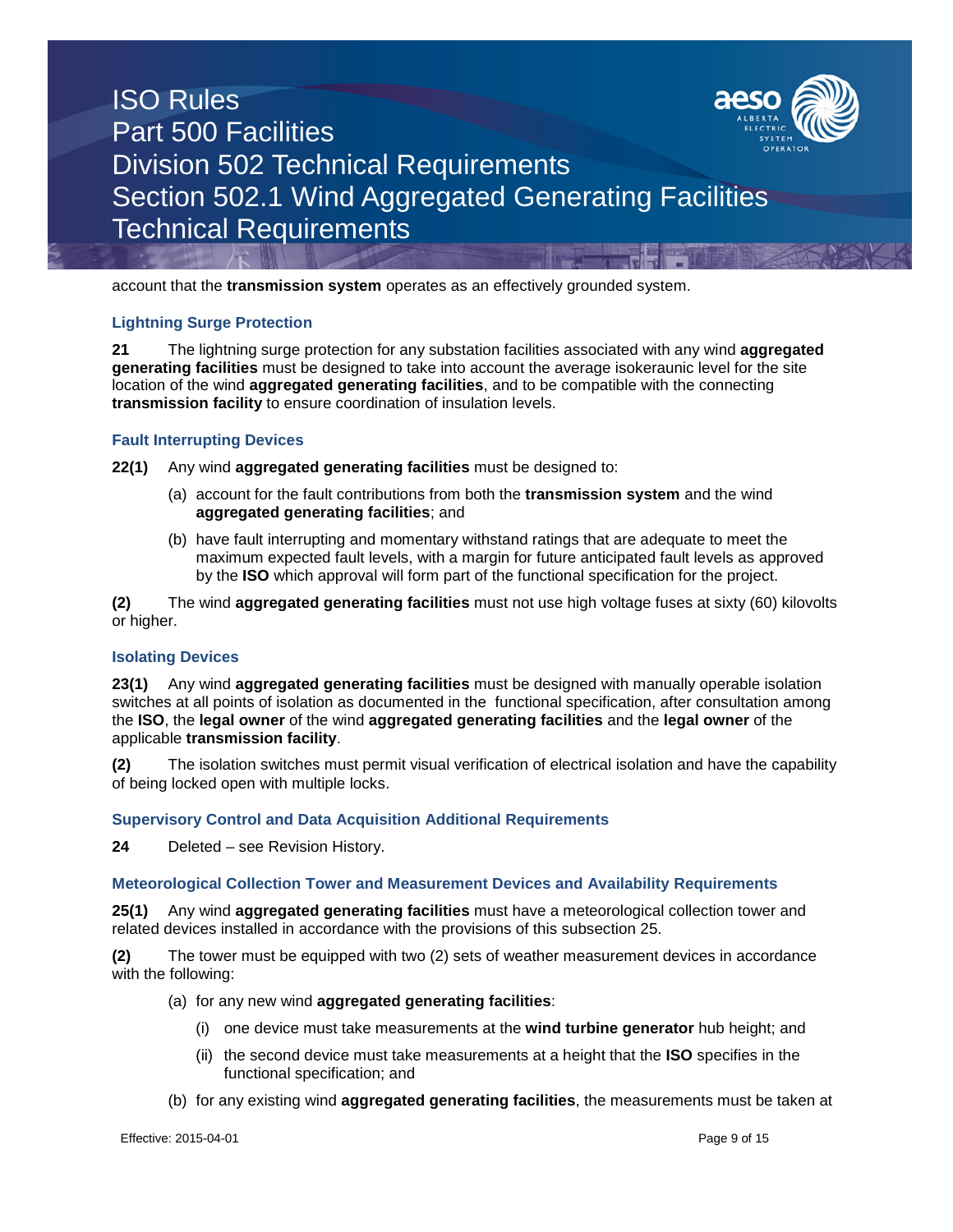

heights specified by the **ISO** in writing after consultation with the **legal owner**.

- **(3)** The measurement devices must measure, on a ten (10) minute average value;
	- (a) wind speed in meters per second (m/s), with a precision for instantaneous measurements to the nearest zero point one (0.1) meters per second;
	- (b) wind direction in degrees from true north, with a precision for instantaneous measurements to the nearest one (1) degree;
	- (c) barometric pressure in HectoPascals (HPa), with a precision for instantaneous measurements to the nearest six (6)-Pa; and
	- (d) ambient temperature in degrees Celsius ( C), with a precision for instantaneous measurements to the nearest zero point one (0.1) degrees Celsius.

**(4)** Any wind **aggregated generating facility** must provide to the **ISO** the current and planned **available capability** down to the **real power** equivalent of one (1) **wind turbine generator**.

**(5)** When the current or planned **available capability** that was provided to the **ISO** in accordance with subsection 25(4) changes, the wind **aggregated generating facility** must provide to the **ISO** the new current or planned **available capability** as soon as practicable.

**(6)** The **legal owner** must submit to the **ISO** the data specified in this subsection 25 in the method and format the **ISO** specifies:

- (a) in the functional specification for any new wind **aggregated generating facilities**; or
- (b) in writing to the **legal owner** for any existing wind **aggregated generating facilities**.

#### **Wind Aggregated Generating Facilities Synchrophasor Measurement**

**26(1)** Any wind **aggregated generating facilities** must have equipment installed for synchrophasor measurements that complies with the specifications referenced in the functional specification for the project

- **(2)** Synchrophasor measurements must take place at the following points:
	- (a) all three (3) phase-to-ground voltages at each **collector bus** of the wind **aggregated generating facilities;**
	- (b) all three (3) phase currents for each transmission step-up transformer on the low voltage side of the transformer; and
	- (c) all three (3) phase-to-ground voltages and currents at each **point of connection** of the wind **aggregated generating facilities**.

### **Wind Aggregated Generating Facilities Testing Post Connection**

**27(1)** Following the connection of any wind **aggregated generating facilities** to the **transmission system,** the **legal owner** must test the wind **aggregated generating facilities** in accordance with the provisions of subsection 27(2), and must provide the test results and report as per the **ISO** document *"Requirements for Model Validation"* no later than sixty (60) **days** following the date upon which wind speed conditions reasonably will allow for the tests to be conducted.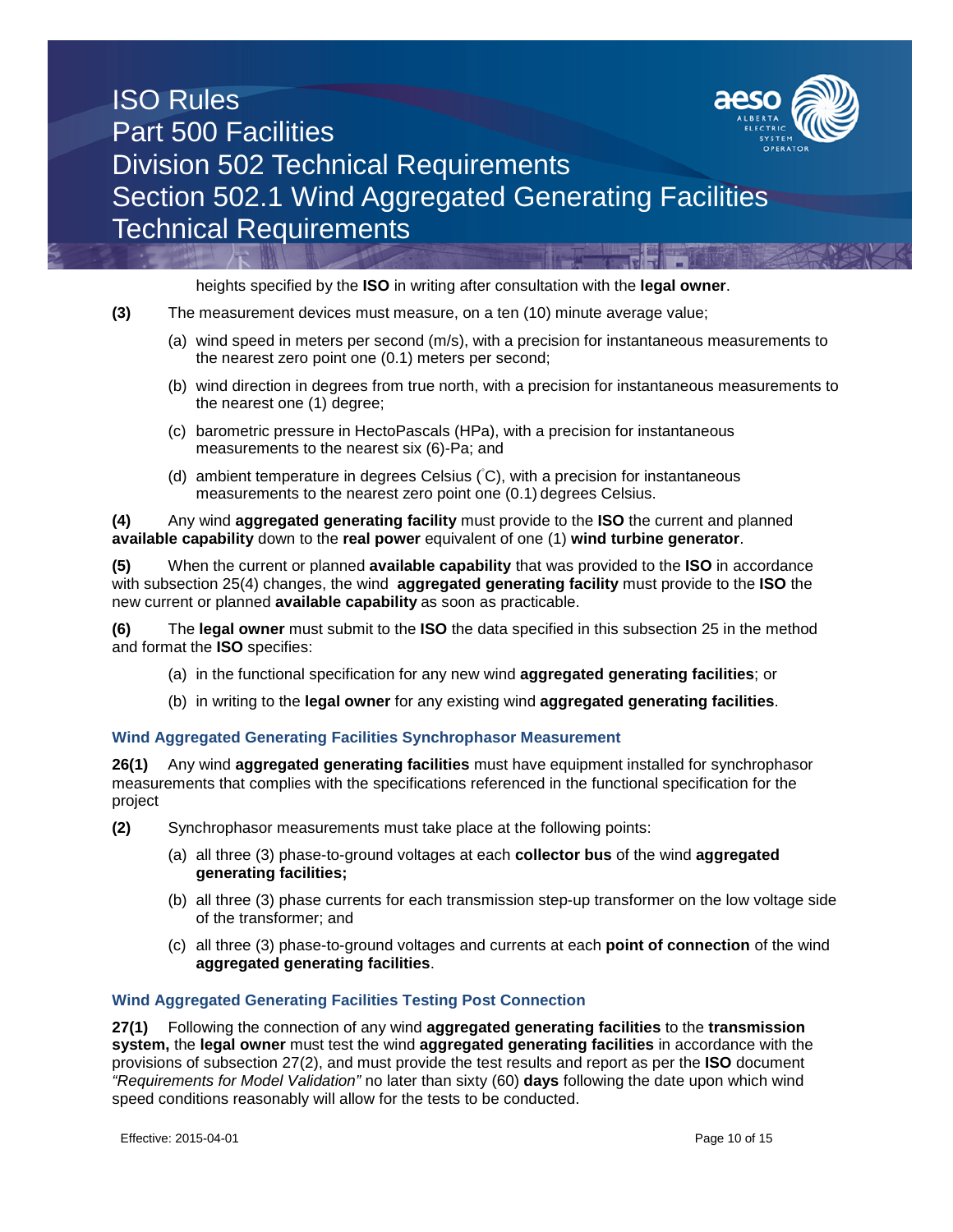

**(2)** The following specific tests must be completed:

- (a) a **voltage regulation system** and **reactive power** response test, which demonstrates the ability of the wind **aggregated generating facilities** to control the **collector bus** and **transmission system** voltage in a stable manner, and which test consists of injecting a test signal to the voltage reference point of the **voltage regulation system**;
- (b) a **reactive power** capability test, which demonstrates the ability of the wind **aggregated generating facilities** to provide continuous **reactive power** in accordance with subsection 9*;* and
- (c) a voltage set-point capability test, which demonstrates the ability of the wind **aggregated generating facilities** to adjust the voltage set-point of the **voltage regulation system** to any applicable provisions of the **ISO rules**.
- **(3)** The **ISO** may specify the additional following tests in the functional specification for the project:
	- (a) a harmonic test which must demonstrate that harmonic levels for the wind **aggregated generating facilities** are within the specifications set out in subsection 19(4); and
	- (b) a voltage flicker test, which must demonstrate that the flicker levels for the wind **aggregated generating facilities** are within the specifications set out in subsection 19(2).

**(4)** The **ISO**, by written notice, may require the **legal owner** of any wind **aggregated generating facilities** to repeat any of the tests set out in this subsection 27 if:

- (a) there is evidence that the results of the tests do not correlate with the actual response, except in instances where the lack of correlation was caused by equipment problems that were subsequently corrected; or
- (b) there are changes in any applicable **NERC** or **WECC** policy or standards requirements which necessitate a repeat of any of the tests.

### **Provision of Modeling Information from Wind Aggregated Generating Facilities**

**28(1)** The **legal owner** must provide the **ISO** with power system studies which demonstrate that the wind **aggregated generating facilities** are capable of meeting the voltage ride-through requirements specified in subsection 6.

**(2)** The **legal owner** must provide a **voltage regulation system** model with validated data demonstrated by a physical performance test of at least one (1) **voltage regulation system** device used at the wind **aggregated generating facilities.**

**(3)** The **legal owner** must re-validate all model data if the **ISO** provides written notice that there is evidence that the modeled response of the wind **aggregated generating facility** does not correlate with the actual response, except in instances where the lack of correlation was caused by equipment problems that were subsequently corrected.

### **Wind Aggregated Generating Facilities Data and Records Requirements**

**29(1)** Subject to the provisions of this subsection 29, the **legal owner** of any wind **aggregated generating facilities** must retain historical data and records consisting of ten (10) minute averaged meteorological data, including wind speed, wind direction, temperature, barometric pressure, and details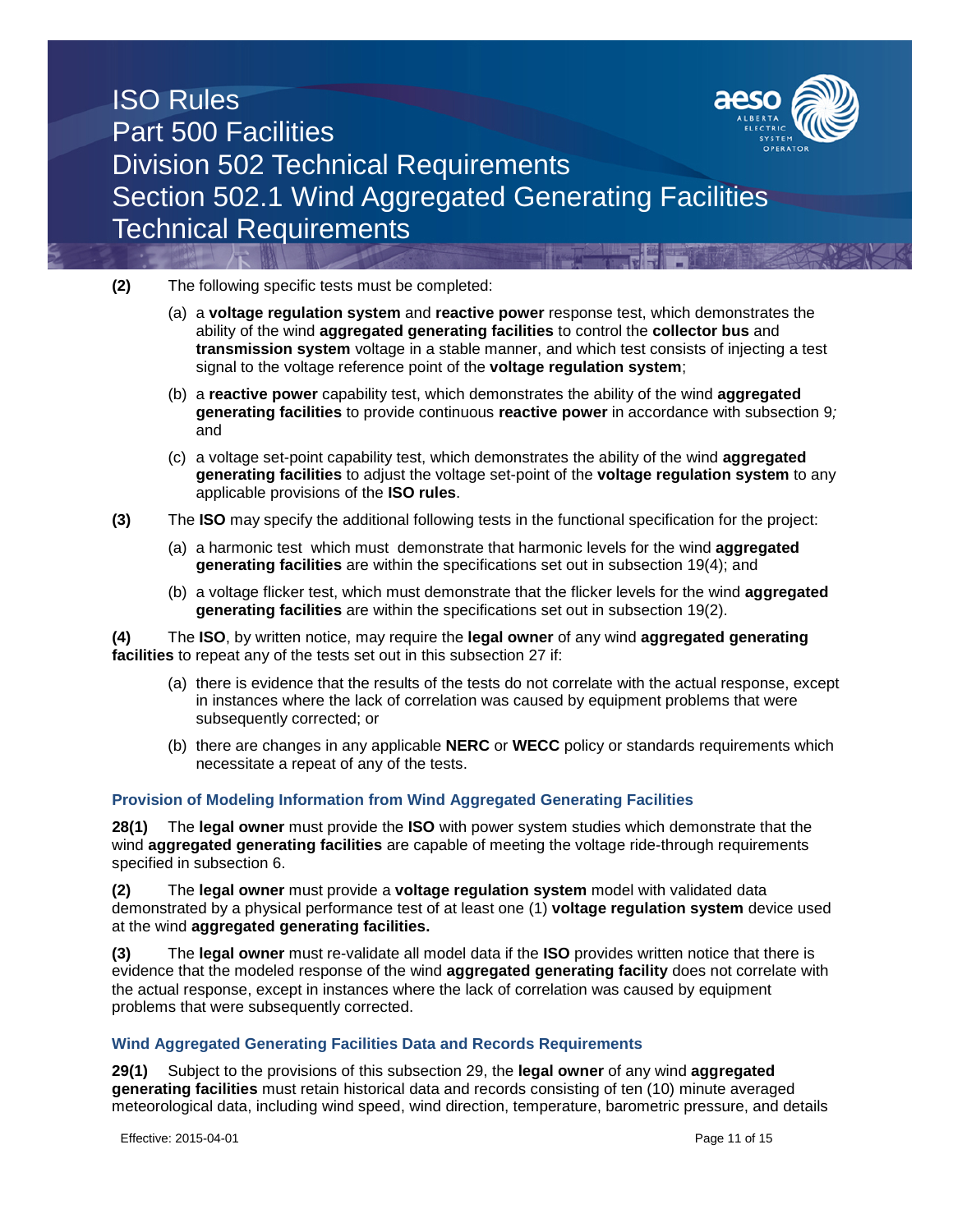

on the height of the measurements.

**(2)** The **legal owner** must provide the historical data and records referred to in this subsection 29 to the **ISO**.

**(3)** Upon the **ISO**'s written request**,** the **legal owner** must, subject to availability, provide such historical data and records for up to two (2) calendar years prior to the **commissioning** period for any new wind **aggregated generating facilities**, and the most recent two-year period for existing wind **aggregated generating facilities**.

**(4)** The **legal owner** in addition must provide the **ISO** with specific **wind turbine generator** data and records, including hub height, turbine land coordinates, turbine power curves, high wind speed cut-out and any applicable temperature cut-outs.

**(5)** The **legal owner** must provide to the **ISO** the data and records referred to in this subsection 29 in a method and format the **ISO** specifies, which for new wind **aggregated generating facilities** will be contained in the in the functional specification for the project.

### **Appendices**

Appendix 1 – *Voltage Ride Through Requirements*

Appendix 2 – *Reactive Power Capability*

Appendix 3 - *Trip Settings of Off-Nominal Frequency Protective Relays*

#### **Revision History**

| Date               | <b>Description</b>                                                                                                                                                                                                                                                                                                                                                                                                                                  |
|--------------------|-----------------------------------------------------------------------------------------------------------------------------------------------------------------------------------------------------------------------------------------------------------------------------------------------------------------------------------------------------------------------------------------------------------------------------------------------------|
| December 1, 2011   | <b>Initial Release</b>                                                                                                                                                                                                                                                                                                                                                                                                                              |
| September 24, 2013 | Updated to remove bolding on the term "power system stabilizer".                                                                                                                                                                                                                                                                                                                                                                                    |
| July 2, 2014       | In subsection 7(11) deleted reference to "aggregated generation facilities"<br>and replaced it with "aggregated generating facilities"; in subsection<br>$25(2)(a)(ii)$ deleted the period at the end and replaced it with a semicolon<br>and the word "and"; in subsection 29(3) deleted the words "two (2) year" and<br>replaced it with "two-year"; and deleted references to "forced outage" and<br>replaced it with "automatic forced outage". |
| March 27, 2015     | Replaced "effective date" with the initial release date in sections 1(1)(b), 3<br>and 13; and replaced the word "Effective" in the Revision History to "Date".                                                                                                                                                                                                                                                                                      |
| April 1, 2015      | Subsections 25(4) and (5) were added to increase the accuracy of the wind<br>power forecast by requiring the current and planned available capability                                                                                                                                                                                                                                                                                               |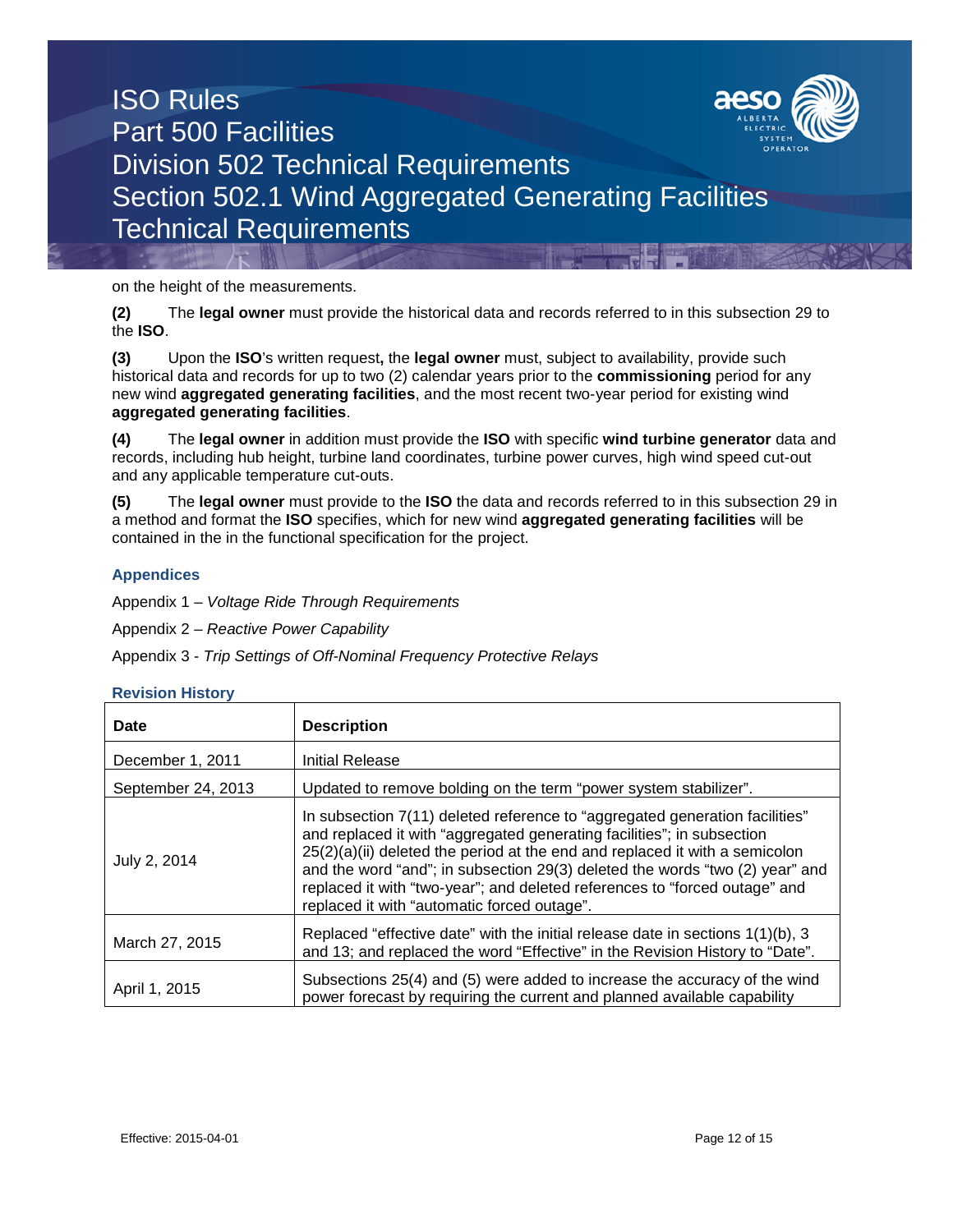

# **Appendix 1**

### **Voltage Ride Through Requirements**



 $0.000$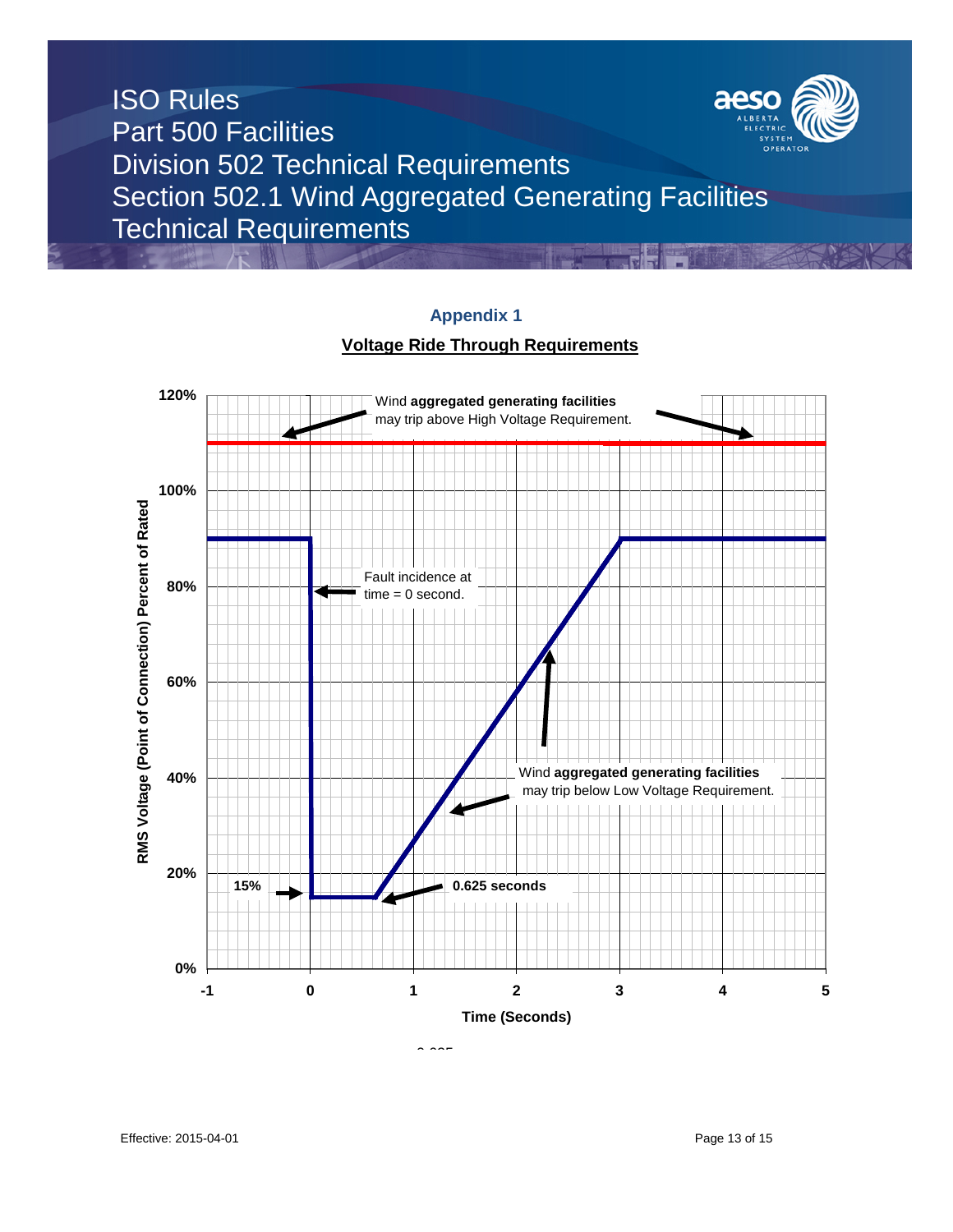



# **Appendix 2**